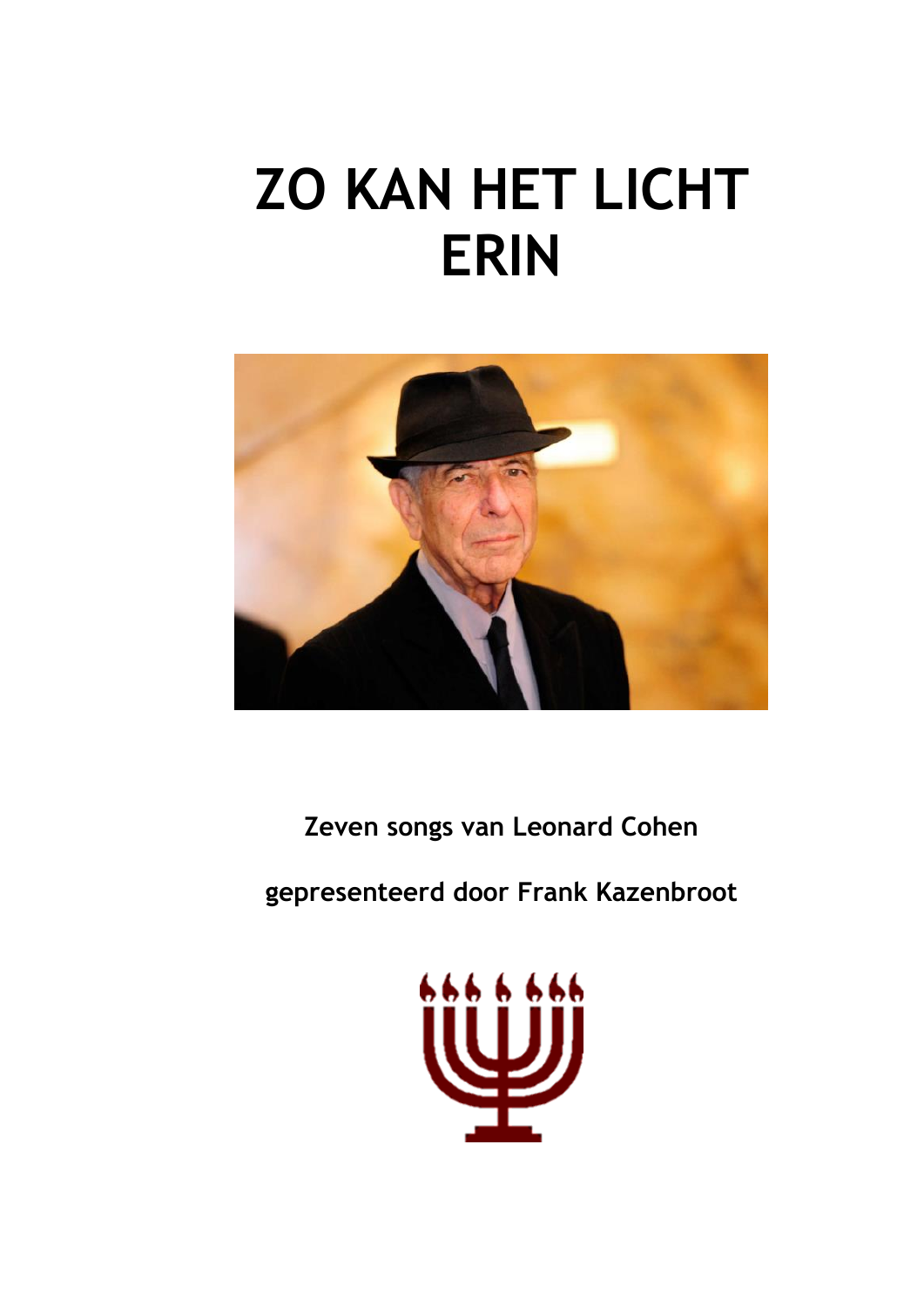#### **1.Suzanne**

Suzanne takes you down to her place near the river You can hear the boats go by, you can spend the night beside her And you know that she's half-crazy but that's why you want to be there And she feeds you tea and oranges that come all the way from China And just when you mean to tell her that you have no love to give her Then she gets you on her wavelength And she lets the river answer that you've always been her lover

And you want to travel with her, and you want to travel blind And you know that she will trust you For you've touched her perfect body with your mind

And Jesus was a sailor when he walked upon the water And he spent a long time watching from his lonely wooden tower And when he knew for certain only drowning men could see him He said all men will be sailors then until the sea shall free them But he himself was broken, long before the sky would open Forsaken, almost human, he sank beneath your wisdom like a stone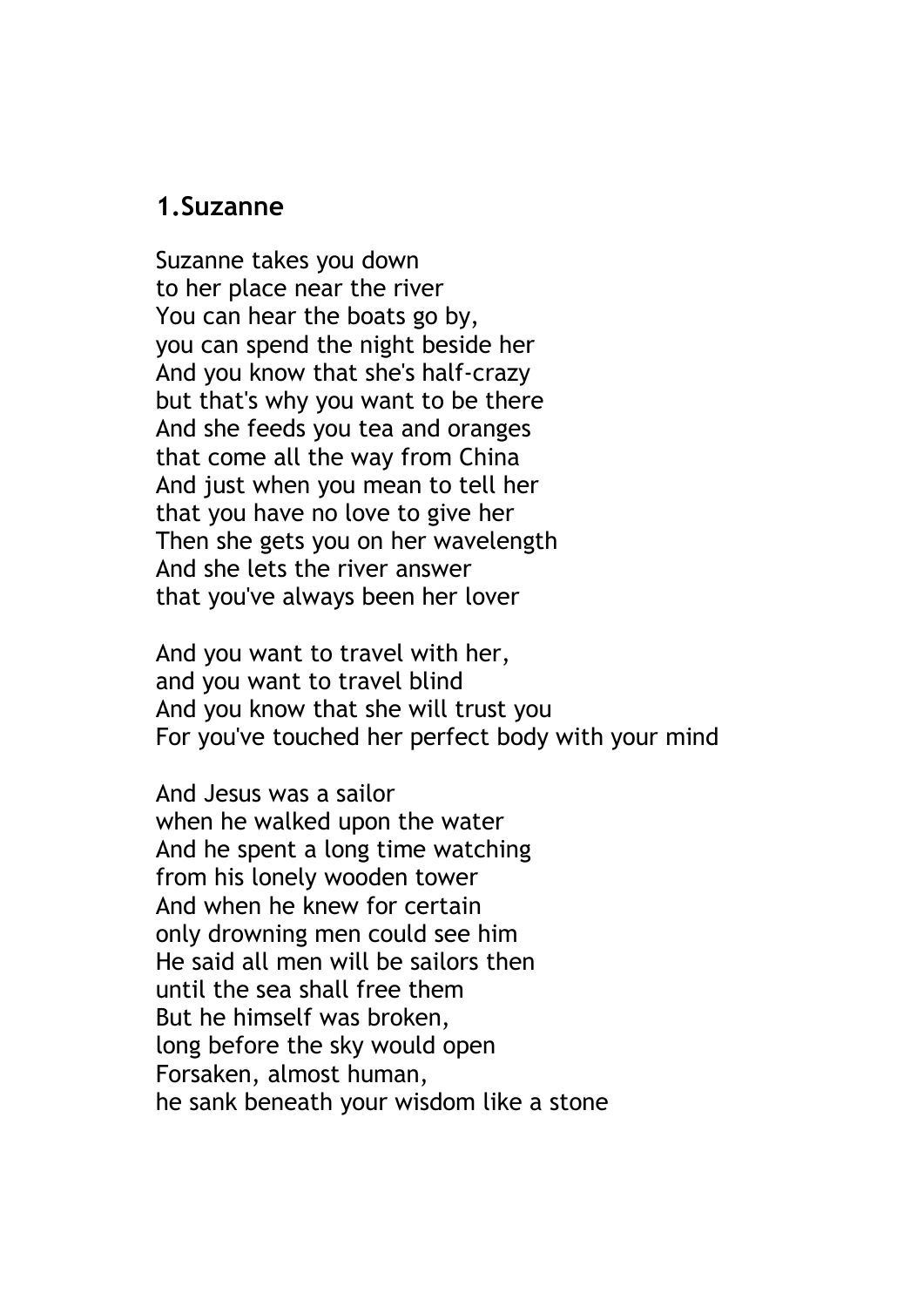And you want to travel with him, and you want to travel blind And you think you maybe you'll trust him For he's touched your perfect body with his mind

Now, Suzanne takes your hand and she leads you to the river She's wearing rags and feathers from Salvation Army counters And the sun pours down like honey on our lady of the harbor And she shows you where to look among the garbage and the flowers There are heroes in the seaweed, there are children in the morning They are leaning out for love and they wil lean that way forever While Suzanne holds the mirror

And you want to travel with her, and you want to travel blind And you know that you can trust her For she's touched your perfect body with her mind

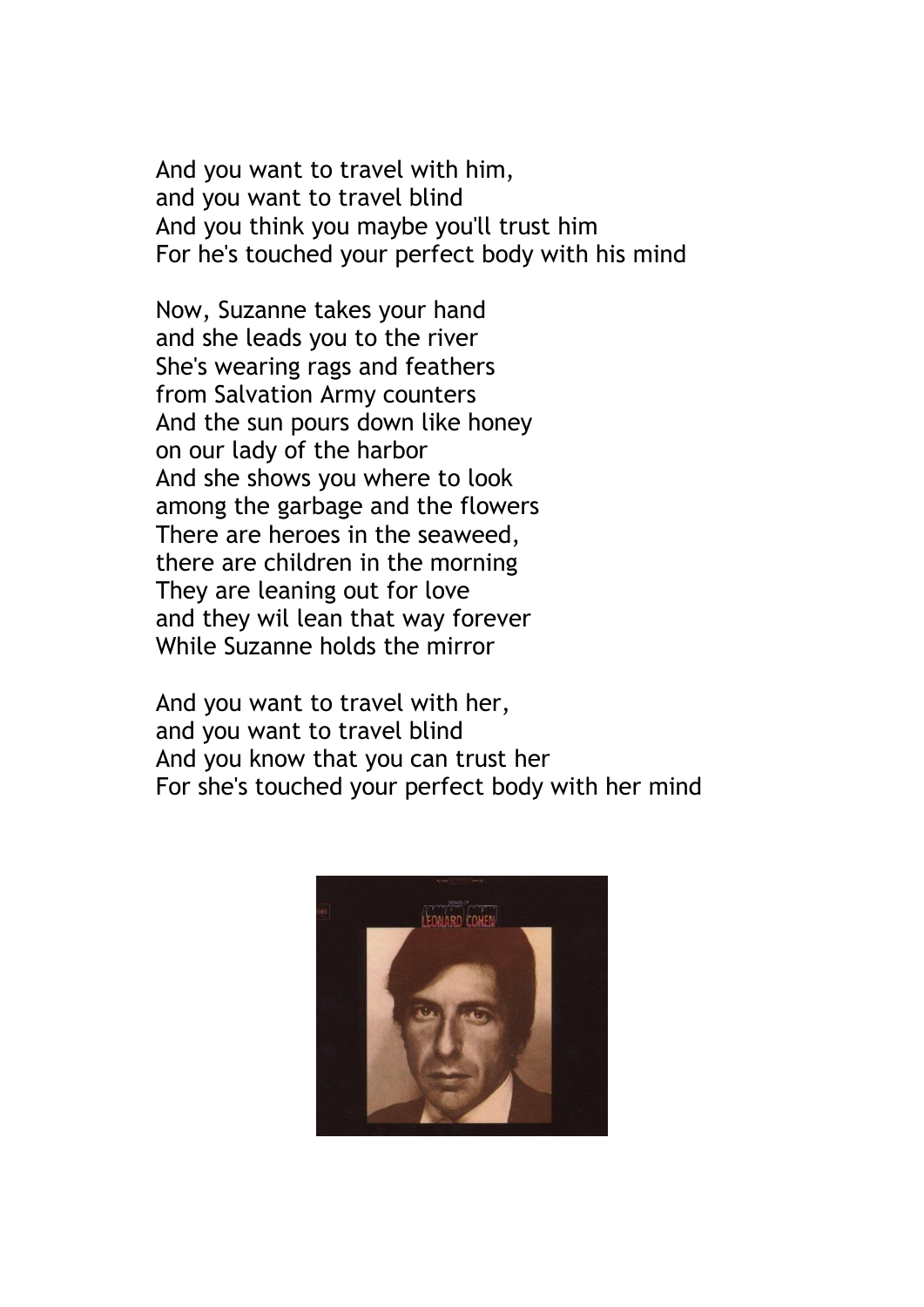## **2.Who by fire**

And who by fire, who by water Who in the sunshine, who in the night time Who by high ordeal, who by common trial Who in your merry-merry month of may Who by very slow decay And who shall I say is calling?

And who in her lonely slip, who by barbiturate Who in these realms of love, who by something blunt Who by avalanche, who by powder Who for his greed, who for his hunger And who shall I say is calling?

And who by brave assent, who by accident Who in solitude, who in this mirror Who by his lady's command, who by his own hand Who in mortal chains, who in power And who shall I say is calling?

### **3.The Window**

Why do you stand by the window Abandoned to beauty and pride The thorn of the night in your bosom The spear of the age in your side Lost in the rages of fragrance Lost in the rags of remorse Lost in the waves of a sickness That loosens the high silver nerves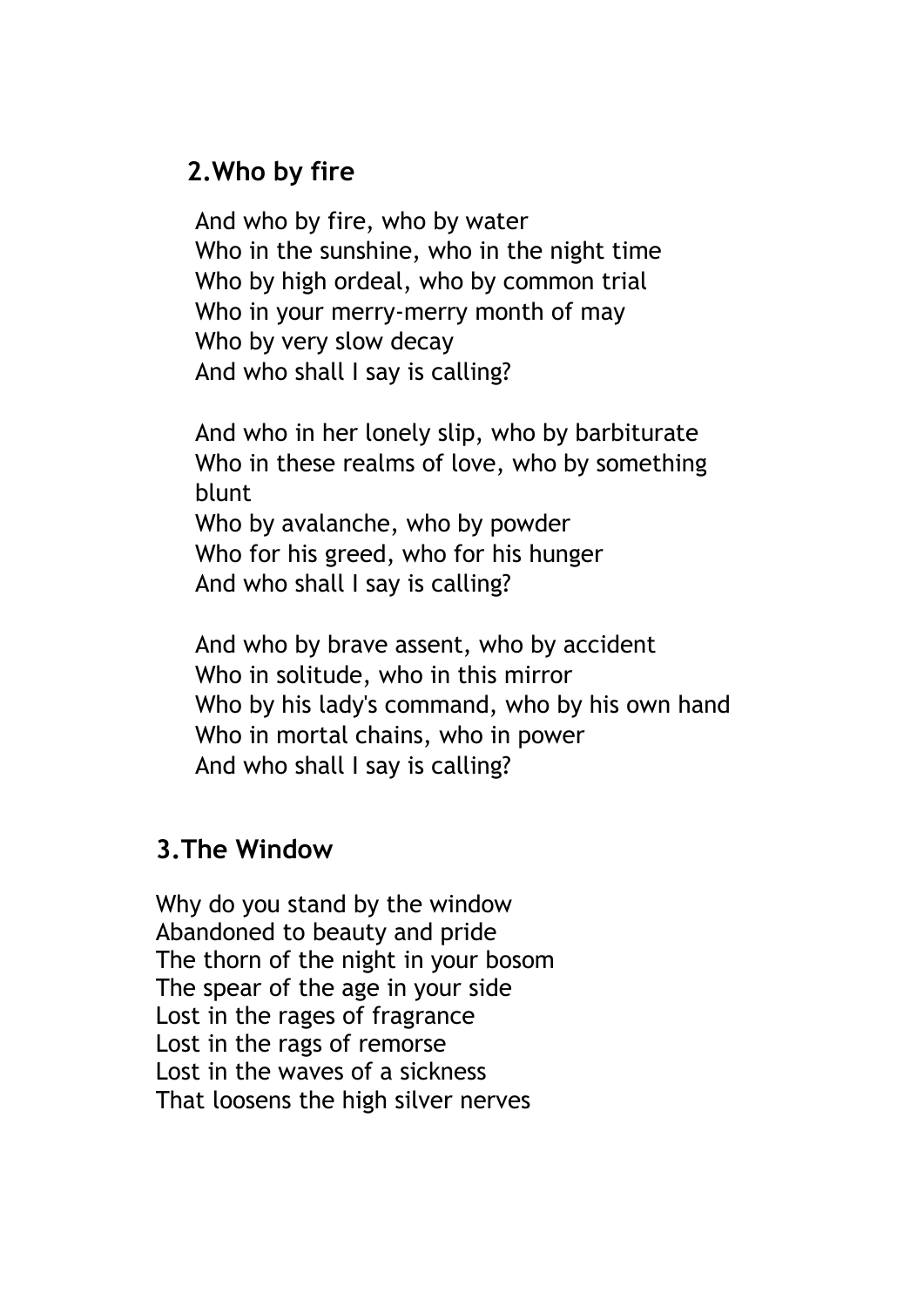Oh chosen love, Oh frozen love Oh tangle of matter and ghost Oh darling of angels, demons and saints And the whole broken-hearted host Gentle this soul

And come forth from the cloud of unknowing And kiss the cheek of the moon The New Jerusalem glowing Why tarry all night in this ruin And leave no word of discomfort And leave no observer to mourn But climb on your tears and be silent Like a rose on its ladder of thorns

Oh chosen love, Oh frozen love…

Then lay your rose on the fire The fire give up to the sun The sun give over to splendour In the arms of the high holy one For the holy one dreams of a letter Dreams of a letter's death Oh bless the continuous stutter Of the word being made into flesh

Oh chosen love, Oh frozen love…

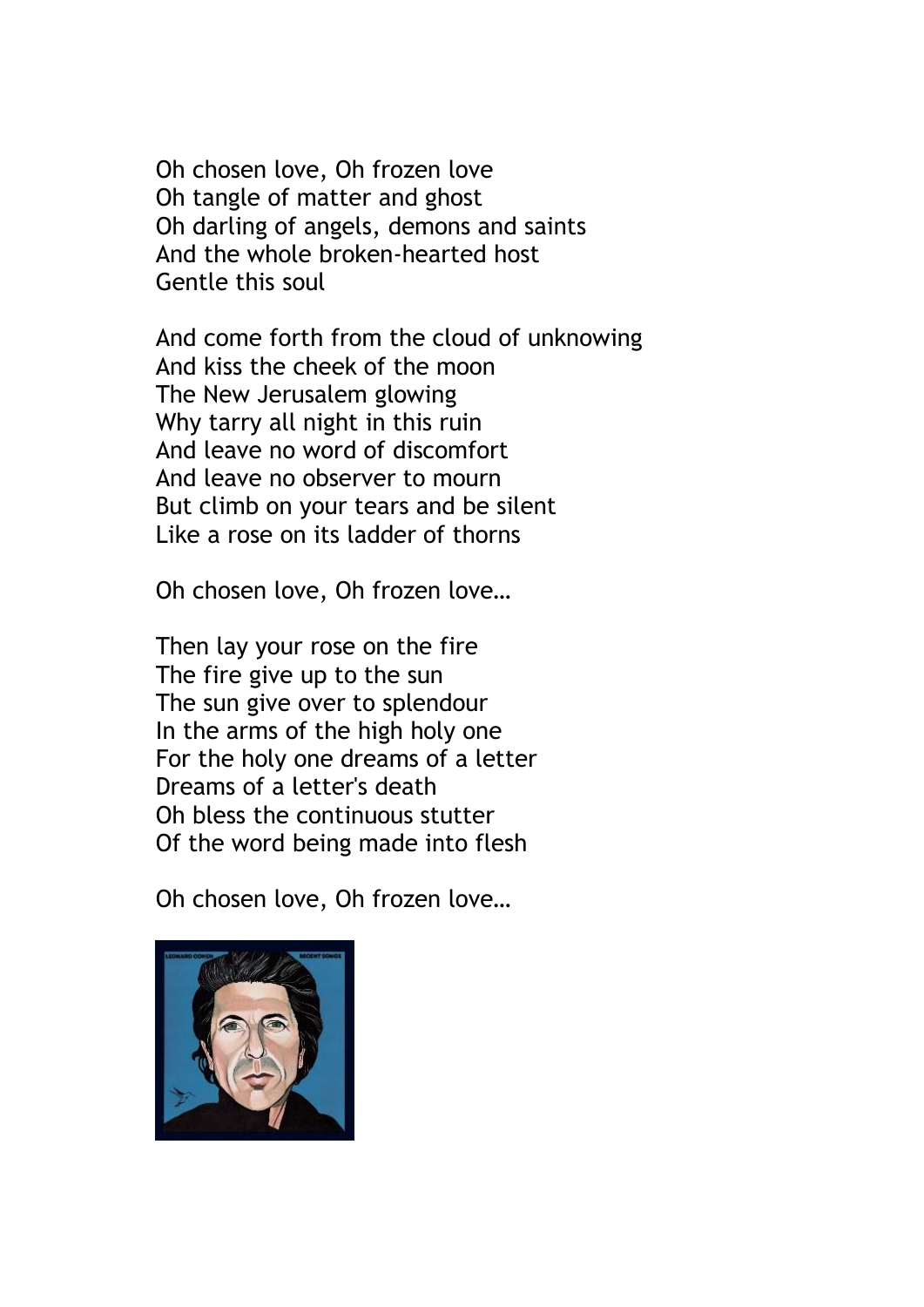#### **4.Anthem**

The birds they sang At the break of day Start again I heard them say Don't dwell on what Has passed away Or what is yet to be

Ah the wars they will Be fought again The holy dove She will be caught again Bought and sold And bought again The dove is never free

Ring the bells that still can ring Forget your perfect offering There is a crack in everything That's how the light gets in

We asked for signs The signs were sent The birth betrayed The marriage spent Yeah the widowhood Of every government Signs for all to see

I can't run no more With that lawless crowd While the killers in high places Say their prayers out loud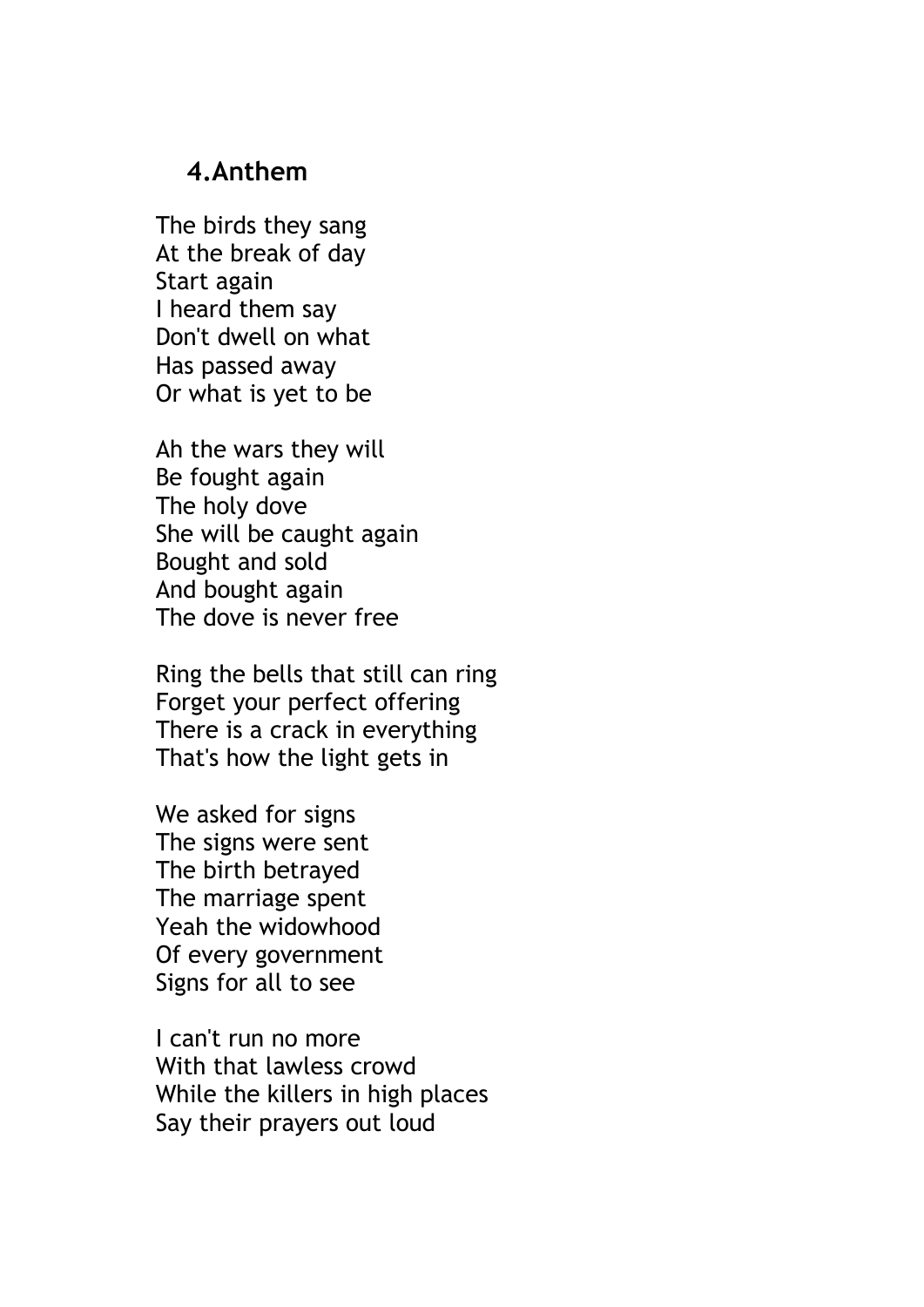But they've summoned, they've summoned up A thundercloud And they're going to hear from me

Ring the bells that still can ring Forget your perfect offering There is a crack, a crack in everything That's how the light gets in

You can add up the parts You won't have the sum You can strike up the march There is no drum Every heart, every heart to love will come But like a refugee

Ring the bells that still can ring Forget your perfect offering There is a crack, a crack in everything That's how the light gets in

Ring the bells that still can ring Forget your perfect offering There is a crack, a crack in everything That's how the light gets in That's how the light gets in That's how the light gets in

#### **LEONARD COHEN**

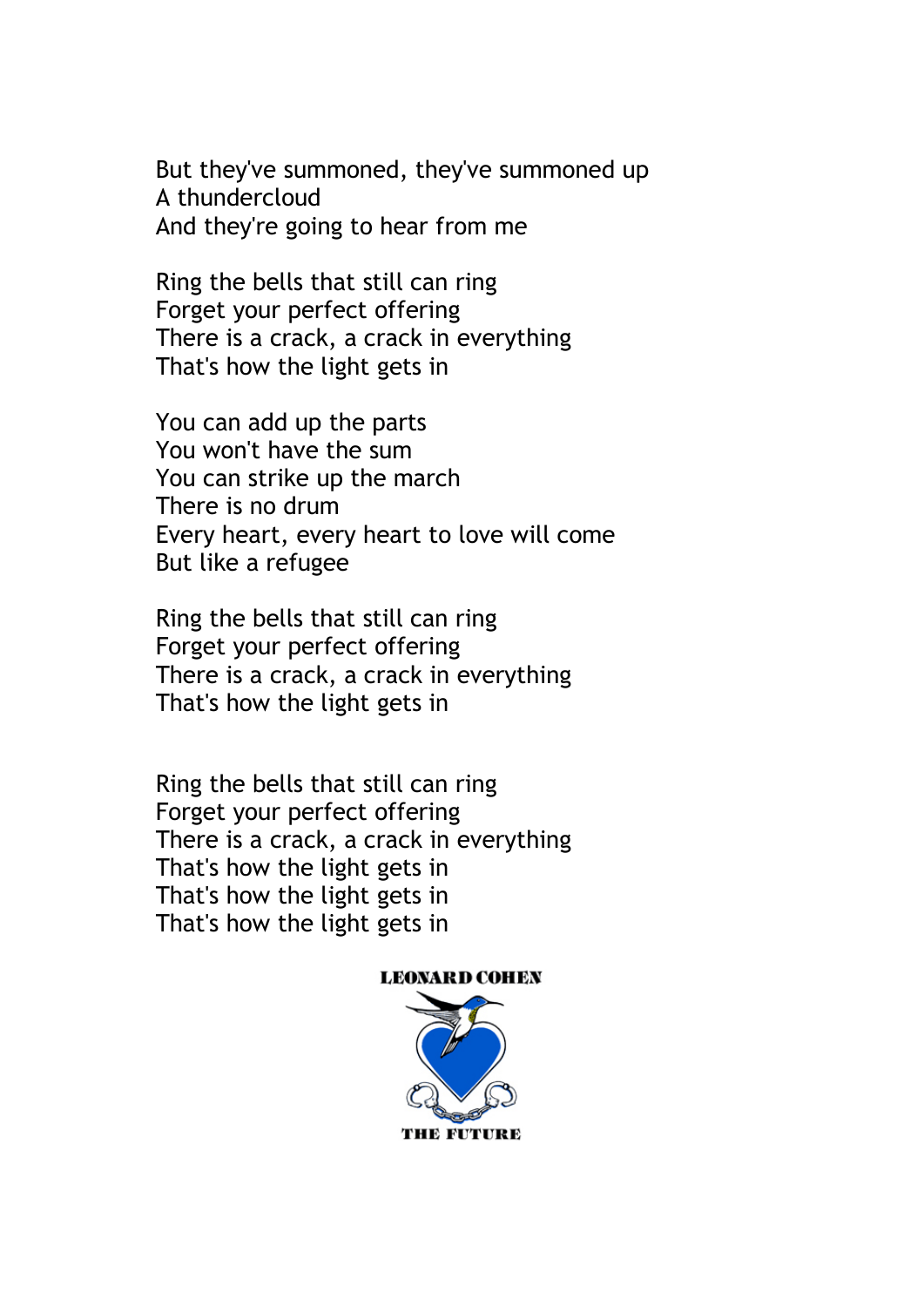## **5. Hallelujah**

I've heard there was a secret chord That David played, and it pleased the Lord But you don't really care for music, do you? It goes like this, the fourth, the fifth The minor fall, now the major lift The baffled king composing hallelujah

Hallelujah…

Your faith was strong but you needed proof You saw her bathing on the roof Her beauty and the moonlight overthrew you. She tied you to a kitchen chair She broke your throne, and she cut your hair And from your lips she drew the hallelujah

Hallelujah…

Well, maybe there's a God above As for me, all I've ever learned from love Is how to shoot at someone who outdrew you But it's not a cry that you hear tonight It's not some pilgrim Who claims to have seen the Light No it's a cold and it's a very broken Hallelujah

Hallelujah…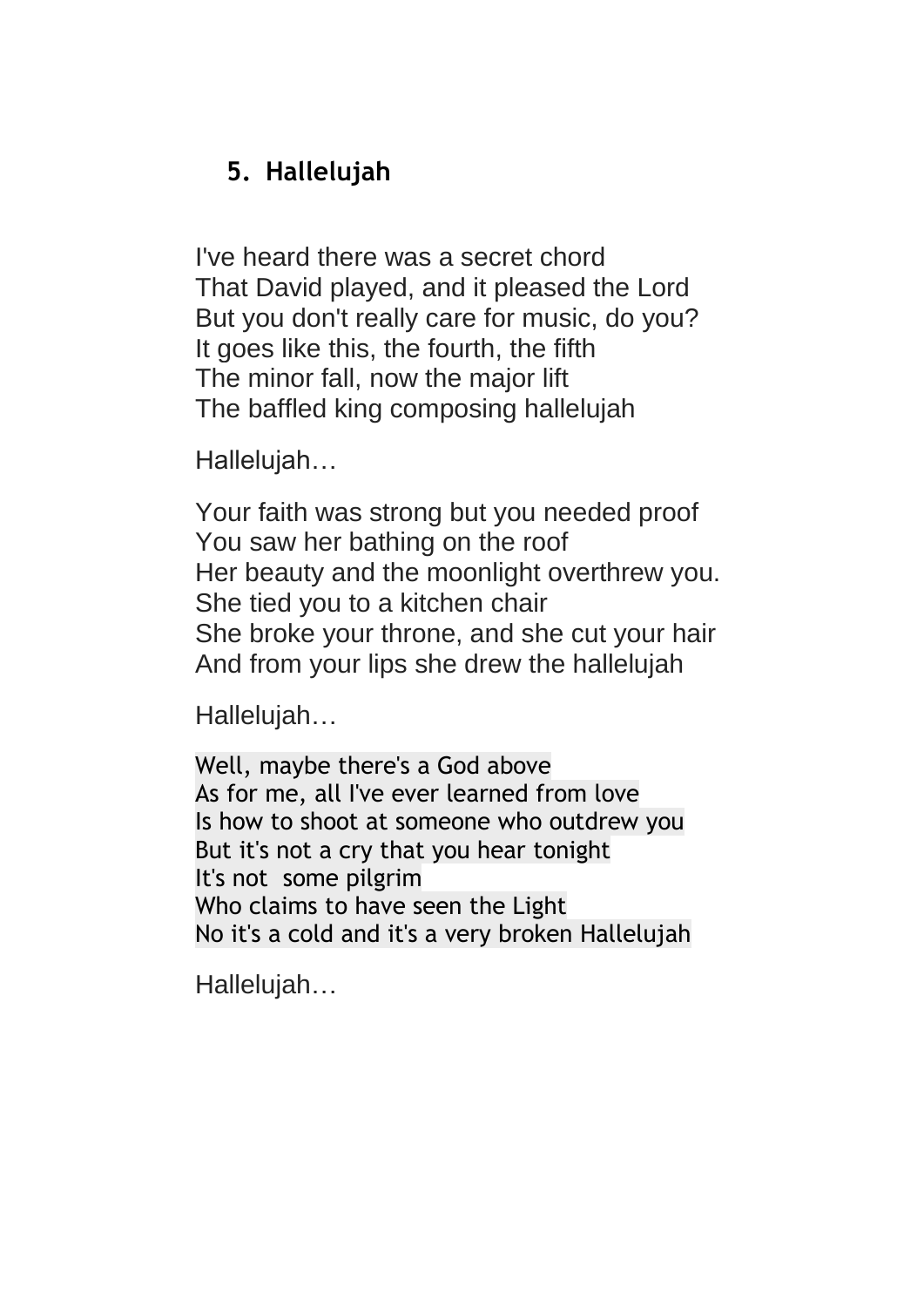People, I've been here before. I know this room, I've walked this floor. You see I used to live alone before I knew you. Yeah I've seen your flag on the marmble arch, But listen, love is not some kind of victory march, No it's a cold and a very lonely Hallelujah

Hallelujah…

There was a time you let me know what's really going on below, Ah, but now you never show it to me, do you? I remember when I moved in you, the holy dove, she was moving too, every single breath that we drew was Hallelujah

Halleluya…

I did my best, it wasn't much I couldn't feel, so I learned to touch I've told the truth, I didn't come to Coachella to fool you And even though it all went wrong I'll stand right here before the Lord of Song With nothing on my tongue but Hallelujah

Halleluya…

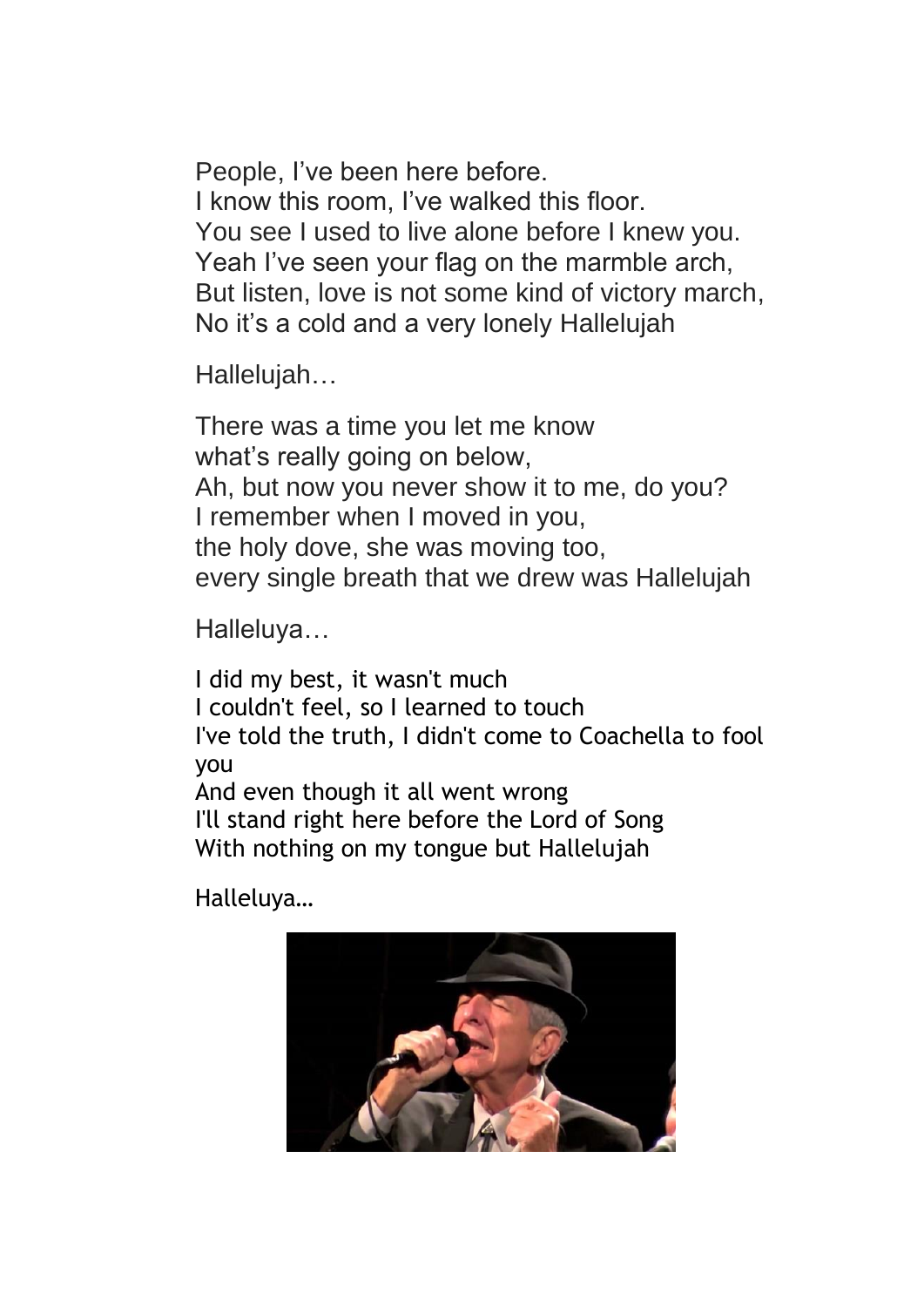#### **6.Come Healing**

O gather up the brokenness and bring it to me now The fragrance of those promises you never dared to vow

The splinters that you carry the cross you left behind Come healing of the body Come healing of the mind

And let the heavens hear it the penitential hymn Come healing of the spirit Come healing of the limb

Behold the gates of mercy in arbitrary space And none of us deserving the cruelty or the grace

O solitude of longing where love has been confined Come healing of the body Come healing of the mind

O see the darkness yielding that tore the light apart Come healing of the reason Come healing of the heart

O troubled dust concealing an undivided love The heart beneath is teaching to the broken heart above

Let the heavens falter let the earth proclaim Come healing of the altar Come healing of the name

O longing of the branches to lift the little bud O longing of the arteries to purify the blood

And let the heavens hear it The penitential hymn Come healing of the spirit Come healing of the limb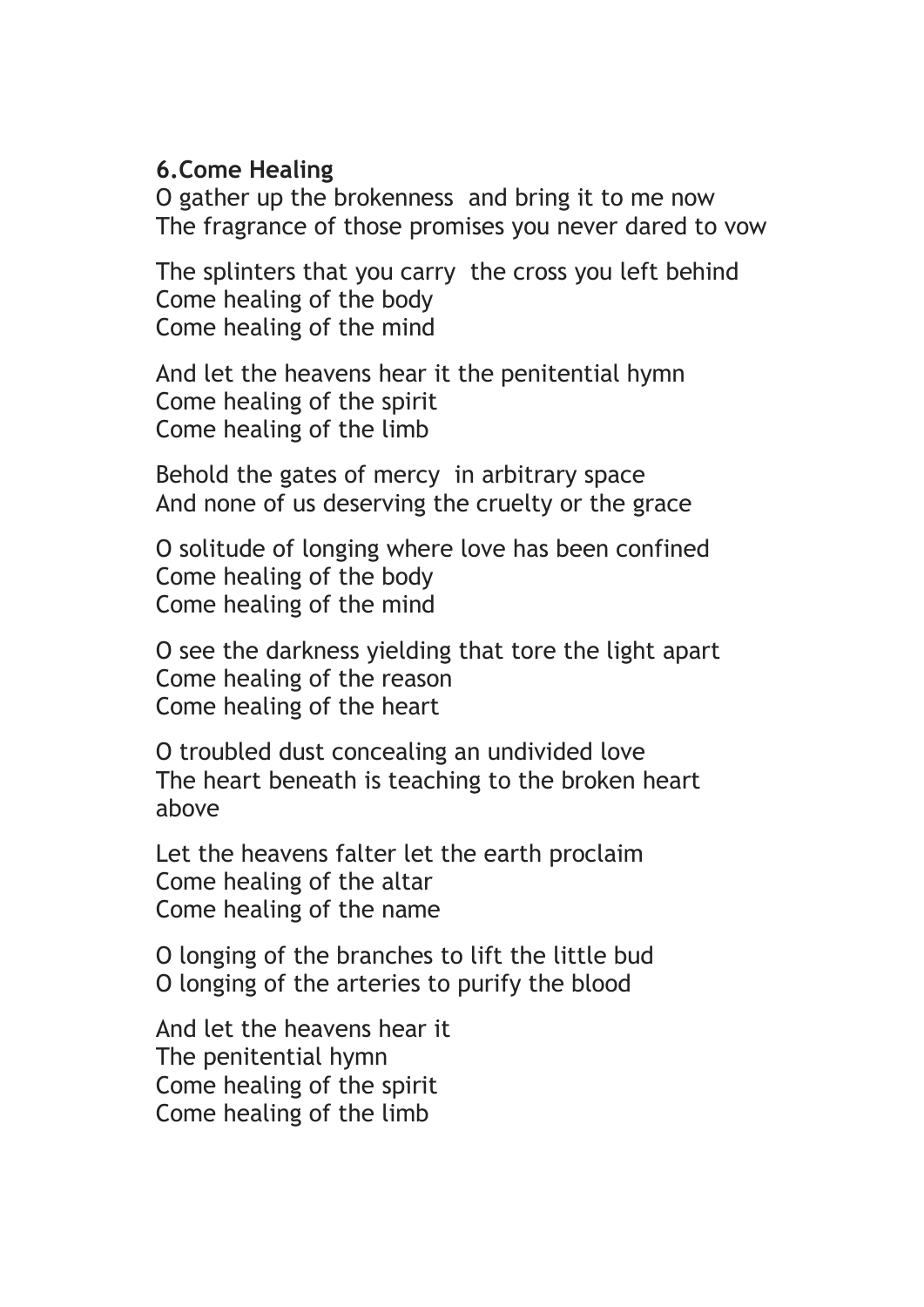

## **7.You want it darker**

If you are the dealer, I'm out of the game If you are the healer, it means I'm broken and lame If thine is the glory then mine must be the shame You want it darker We kill the flame

Magnified, sanctified, be thy holy name Vilified, crucified, in the human frame A million candles burning for the help that never came You want it darker

Hineni, hineni I'm ready, my lord

There's a lover in the story But the story's still the same There's a lullaby for suffering And a paradox to blame But it's written in the scriptures And it's not some idle claim You want it darker We kill the flame